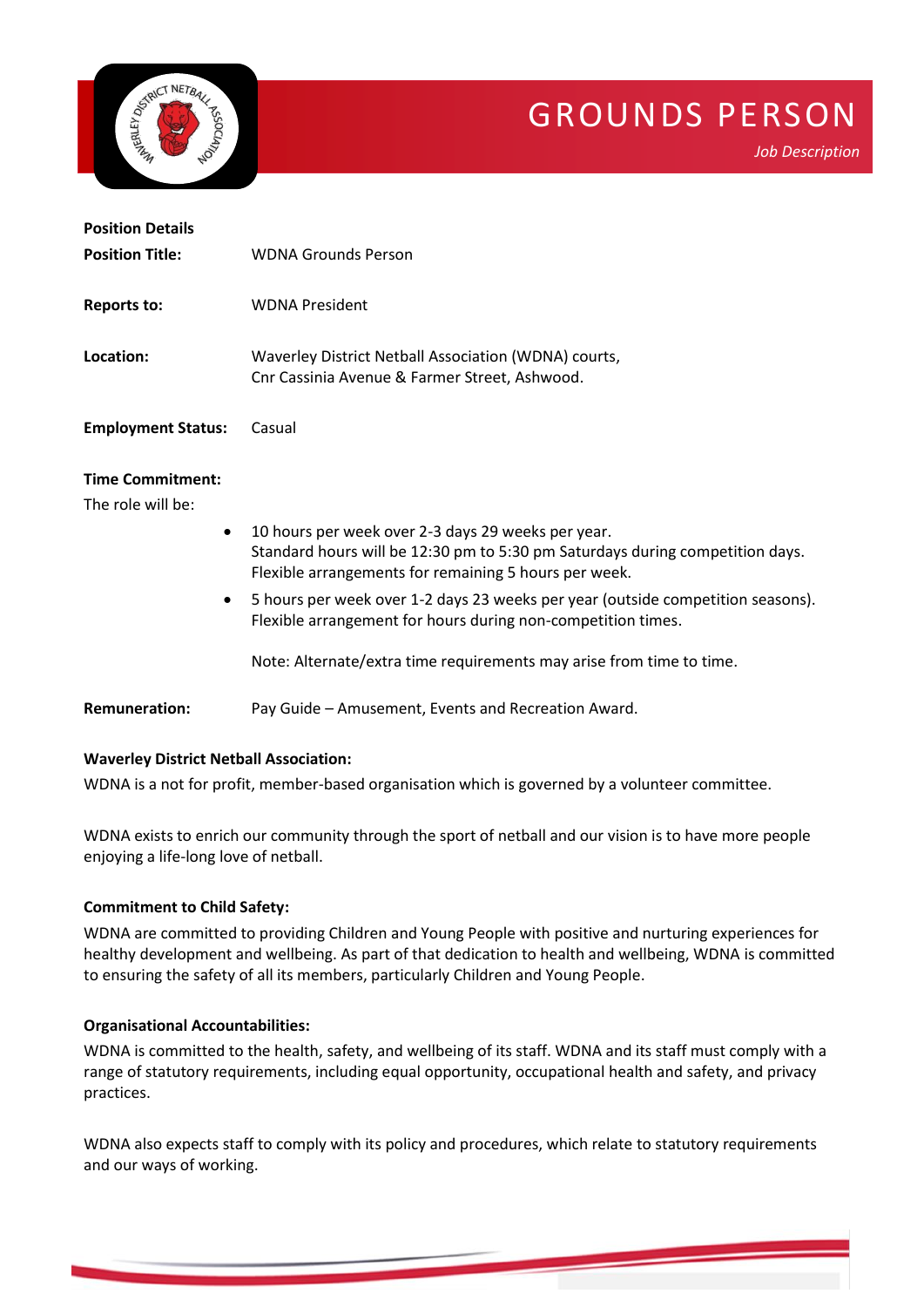

## **Primary purpose of position:**

To oversee and perform the maintenance of the Waverley District Netball Association netball courts, surrounding grounds, shelters, and pavilion. Taking pride in our facilities and keeping things clean and in good order is a great contributor to the enjoyment of all users.

## **Requirements, knowledge, skills, and abilities:**

Strong communication skills, including ability to speak clearly and to relate effectively with people from diverse backgrounds.

- Ability to carry out functions professionally and independently.
- Highly energetic, confident, reliable, punctual, and proactive individual.

#### **Key Accountabilities:**

- Carry out duties required to successfully complete the primary responsibilities and tasks plus those directed by the WDNA President.
- Work closely with the Association to ensure a safe environment for all our participants.

#### **Key responsibilities and duties:**

**Prepare courts and surrounding areas for competition days.**

- Remove debris and rubbish from courts and dispose of appropriately.
- Adjust any post protectors to ensure they stand at full length.
- Straighten any goal rings if required.
- Replace goal nets when required.
- Clear rubbish etc. from areas around the courts and around the pavilion.
- Remove gravel from paved areas where required.

**Conduct routine inspections of premises and equipment.**

- Identify issues with court surface including cracks and report for repairs.
- Identify issues with surrounding areas and car park and report for repairs.
- Evaluate and identify risks around the courts, report and assist to resolve.
- Arrange major clean of court surface (approximately every 18 months).

#### **General maintenance**

- Maintain garden beds.
- Planting and establishing new gardens when required.
- Perform any preventative maintenance required.
- Handle cleaning, basic repairs, and maintenance.
- Clear drains around court areas when required.
- Perform spot cleaning on court surface where required following the recommended guidelines to maintain surface.

ww.sportscommunity.com.au 2012. The community of the community of the community of the community of the community of the community of the community of the community of the community of the community of the community of the